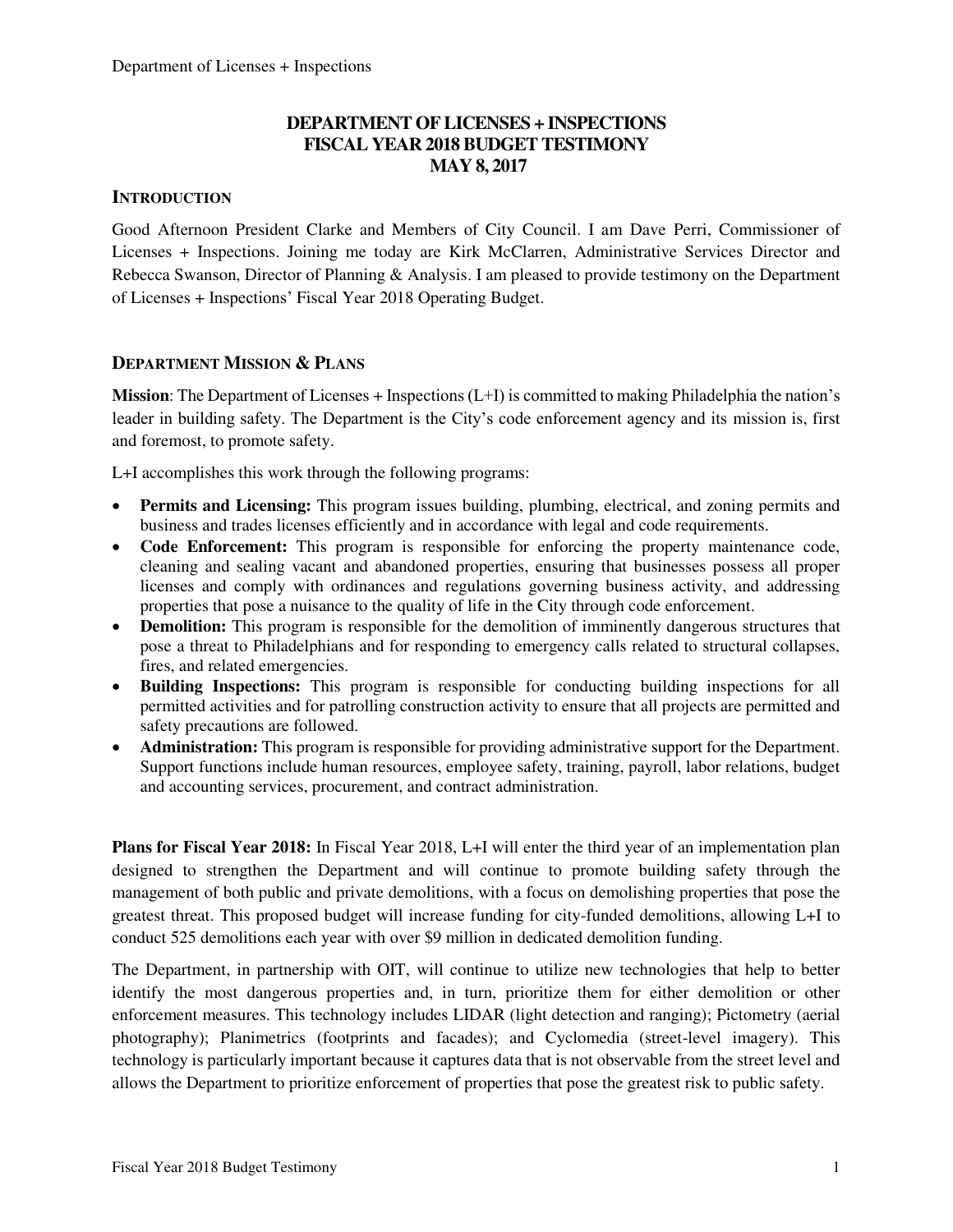The Department, along with the Office of Innovation  $&$  Technology (OIT), will implement the remaining phases of the capital-funded eCLIPSE (electronic Commercial Licensing, Inspection and Permit Services Enterprise) project in FY18. All Business and Trade licenses are now fully online in eCLIPSE and the Permits, Electronic Plan Review and Code Enforcement implementations are scheduled for full completion by April 2018.

In order to support the update of the Department's business processes to align with eCLIPSE implementation, L+I's FY18 budget proposes adding two (2) positions, a Business Process Specialist and a Change Management Analyst, to assist with the business transformation associated with eCLIPSE. These staff persons will update procedures and workflows during the implementation of the new system and will be necessary post-implementation to assist with updates to L+I's standard operating procedures.

The FY18 budget also includes additional investments for professional services contracts that will improve quality control of specialized building plan reviews, establish a crane inspection program, establish on-call engineering services to assist with collapse investigations and conduct strategic planning and training efforts. The budget also provides funding for six (6) additional Customer Service Representatives and four (4) additional plans examiners to assist with customer service enhancements to the concourse area of the Municipal Services Building. In addition, L+I will also be implementing a new customer queuing system, which will allow customers to schedule a reserved appointment online for a specific date and time.

L+I has worked with the Department of Public Property to identify space in North Philadelphia for a new district office. This area of the City has seen a great rise in the number of permits issued due to construction activity. We anticipate executing a lease this fiscal year, pending the passage of a City Council ordinance.

Funding is also proposed for a new Floodplain Manager position. This position, which was recommended by FEMA as a best practice, would be responsible for issuing floodplain permits for structures within Philadelphia floodplain areas; enforcing the requirements of the community flood damage prevention ordinance; updating flood maps, plans, and policies; and administering the National Flood Insurance Program (NFIP) for the City.

The hardworking employees in L+I are committed to their focus on public safety and I commend them for their daily efforts.

Thank you for the opportunity to present our FY18 budget. I am available to answer questions at this time.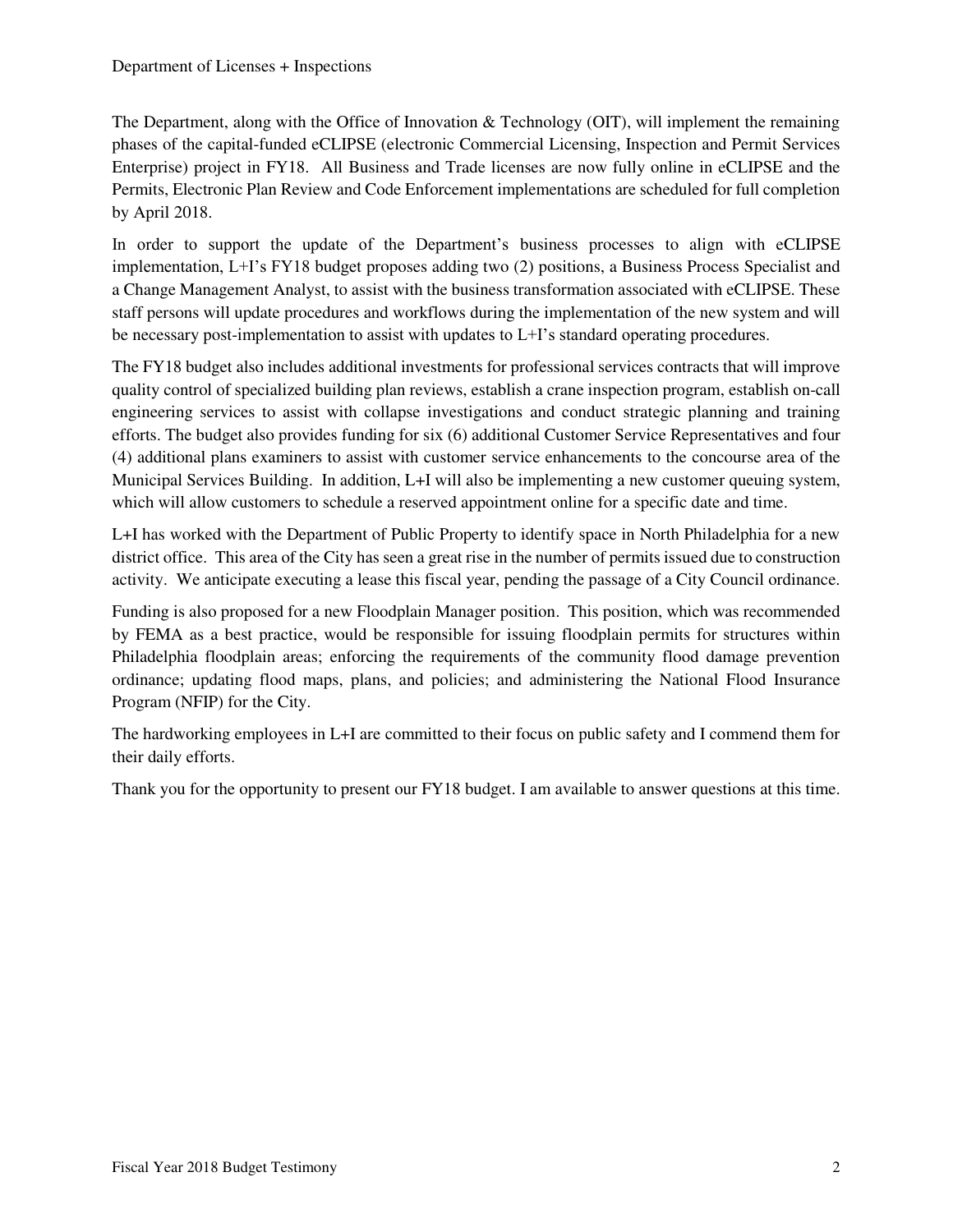# **BUDGET SUMMARY & OTHER BUDGET DRIVERS**

| <b>Staff Demographics Summary (as of December 2016)</b> |           |                |           |          |  |  |  |  |  |
|---------------------------------------------------------|-----------|----------------|-----------|----------|--|--|--|--|--|
|                                                         | Total     | Minority       | White     | Female   |  |  |  |  |  |
| Number of Full-Time Staff                               | 333       | 208            | 125       | 120      |  |  |  |  |  |
| Number of Civil Service-Exempt Staff                    | 20        | 5              | 15        | 9        |  |  |  |  |  |
| Number of Executive Staff                               | 13        | $\overline{4}$ | 9         | 6        |  |  |  |  |  |
| Average Salary, Full-Time Staff                         | \$48,979  | \$42,078       | \$57,080  | \$44,593 |  |  |  |  |  |
| Average Salary, Civil Service-Exempt Staff              | \$85,142  | \$70,474       | \$92,032  | \$81,680 |  |  |  |  |  |
| Average Salary, Executive Staff                         | \$100,575 | \$74,250       | \$112,276 | \$93,800 |  |  |  |  |  |
| Median Salary, Full-Time Staff                          | \$41,512  | \$35,534       | \$49,183  | \$38,472 |  |  |  |  |  |
| Median Salary, Civil Service-Exempt Staff               | \$84,476  | \$70,000       | \$90,000  | \$87,000 |  |  |  |  |  |
| Median Salary, Executive Staff                          | \$103,000 | \$75,250       | \$113,400 | \$96,500 |  |  |  |  |  |

| <b>Employment Levels (as of December 2016)</b> |          |          |  |  |  |  |  |  |
|------------------------------------------------|----------|----------|--|--|--|--|--|--|
|                                                | Budgeted | Filled   |  |  |  |  |  |  |
| Number of Full-Time Positions                  | 417      | 333      |  |  |  |  |  |  |
| Number of Part-Time Positions                  | $\theta$ |          |  |  |  |  |  |  |
| Number of Civil-Service Exempt Positions       | 20       | 20       |  |  |  |  |  |  |
| Number of Executive Positions                  | 13       | 13       |  |  |  |  |  |  |
| Average Salary of All Full-Time Positions      | \$48,942 | \$48,979 |  |  |  |  |  |  |
| Median Salary of All Full-Time Positions       | \$40,476 | \$41,512 |  |  |  |  |  |  |

| <b>General Fund Financial Summary by Class</b> |                |                    |                |                    |                |                  |  |  |  |
|------------------------------------------------|----------------|--------------------|----------------|--------------------|----------------|------------------|--|--|--|
|                                                | FY16 Original  | FY16 Actual        | FY17 Original  | FY17 Estimated     | FY18 Proposed  | Difference:      |  |  |  |
|                                                | Appropriations | <b>Obligations</b> | Appropriations | <b>Obligations</b> | Appropriations | <b>FY18-FY17</b> |  |  |  |
| Class 100 - Employee Compensation              | \$19,770,711   | \$18,606,512       | \$21,272,576   | \$21,601,380       | \$23,019,730   | \$1,418,350      |  |  |  |
| Class 200 - Purchase of Services               | \$10,261,906   | \$10,401,930       | \$11,053,079   | \$12,011,947       | \$11,823,061   | (\$188,886)      |  |  |  |
| Class 300 - Materials and Supplies             | \$545,569      | \$414.873          | \$573,607      | \$532,475          | \$375.951      | (\$156,524)      |  |  |  |
| Class 400 - Equipment                          | \$898,372      | \$1,022,355        | \$712,857      | \$671,726          | \$536,524      | (\$135,202)      |  |  |  |
| Class 500 - Contributions                      | \$0            | \$160,615          | \$0            | \$0                | \$0            | \$0              |  |  |  |
| Class 700 - Debt Service                       | \$0            | \$0                | \$0            | \$0                | \$0            | \$0              |  |  |  |
| Class 800 - Payment to Other Funds             | \$0            | \$0                | \$0            | \$0                | \$0            | \$0              |  |  |  |
| Class 900 - Advances/Misc. Payments            | \$0            | \$0                | \$0            | \$0                | \$0            | \$0              |  |  |  |
|                                                | \$31,476,558   | \$30,606,285       | \$33,612,119   | \$34,817,528       | \$35,755,266   | \$937,738        |  |  |  |

| <b>Professional Services Contracts Summary</b> |             |             |             |             |             |                 |  |  |  |
|------------------------------------------------|-------------|-------------|-------------|-------------|-------------|-----------------|--|--|--|
|                                                | <b>FY12</b> | <b>FY13</b> | <b>FY14</b> | <b>FY15</b> | <b>FY16</b> | <b>FY17 YTD</b> |  |  |  |
|                                                |             |             |             |             |             | (Q1 & Q2)       |  |  |  |
| Total amount of contracts                      | \$446,957   | \$367.283   | \$428,035   | \$448.950   | \$402,675   | \$364,000       |  |  |  |
| Total amount to M/W/DSBE                       | \$195,000   | \$173,680   | \$189,035   | \$153,220   | \$197,000   | \$244,000       |  |  |  |
| <b>Participation Rate</b>                      | 44%         | 47%         | 44%         | 34%         | 49%         | 67%             |  |  |  |

| <b>M/W/DSBE Contract Participation Goal</b> |             |             |             |  |  |  |  |  |
|---------------------------------------------|-------------|-------------|-------------|--|--|--|--|--|
|                                             | <b>FY16</b> | <b>FY17</b> | <b>FY18</b> |  |  |  |  |  |
| M/W/DSBE Contract Participation Goal        | 30%         | 30%         | 35%         |  |  |  |  |  |

NOTE: M/W/DSBE participation goal of 35% for FY18 is attributable to all contracts including services, supplies & equipment (SSE), professional services and public works (demolition) contracts.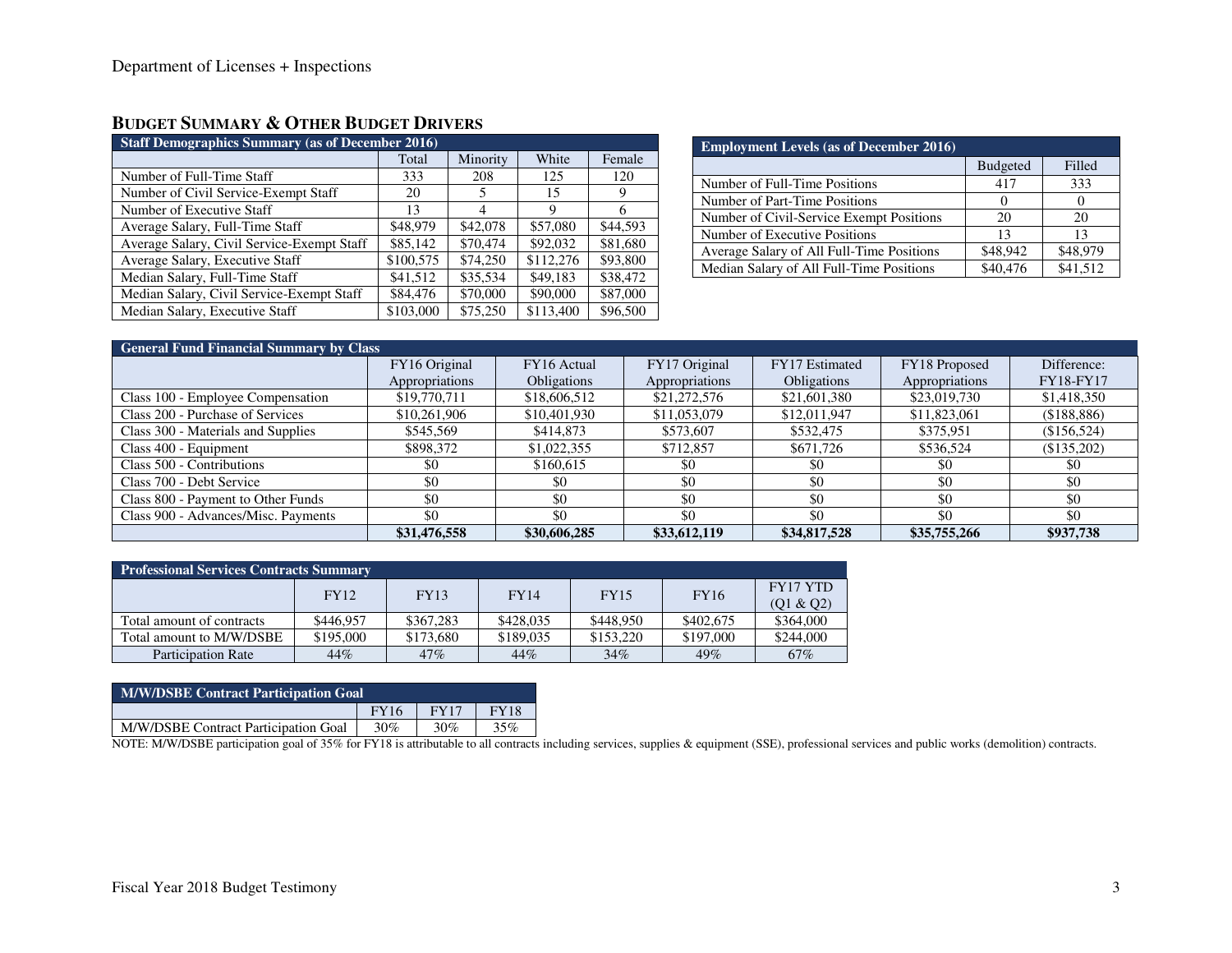#### **PROPOSED BUDGET OVERVIEW**

#### **Proposed Funding Request**:

The proposed Fiscal Year 2018 General Fund budget totals \$35,755,266, an increase of \$937,738 (excluding one-year funding reductions) over Fiscal Year 2017 estimated obligation levels. This increase is primarily due to an increase in staffing levels, funding for professional services contracts, and an increase in demolition funding.

The proposed budget includes:

- $\bullet$  \$23,019,730 in Class 100, a \$1,418,350 increase over FY17. This funding will support 12 new positions, for a total FY18 headcount of 429.
- \$11,823,061 in Class 200, a \$188,886 decrease over FY17. This funding will support professional services contracts to establish a new crane inspection program and a new quality control program for fire suppression and mechanical engineering related plan reviews. This funding will also support strategic planning efforts.
- \$375,951 in Class 300, a \$156,524 decrease over FY17.
- $\bullet$  \$536,524 in Class 400, a \$135,202 decrease over FY17.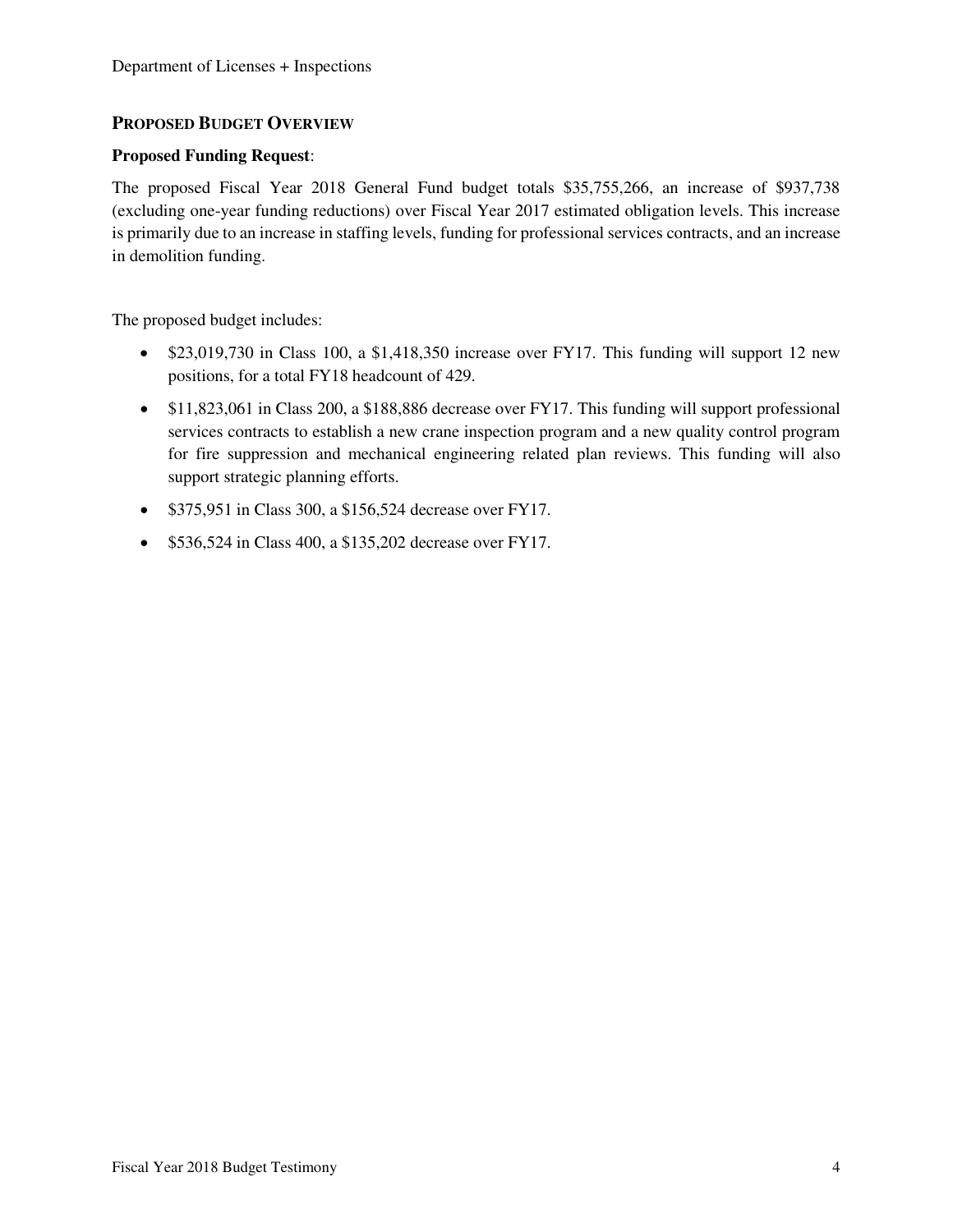### **STAFFING LEVELS**

The department is requesting 429 budgeted (General Fund) positions for FY18, an increase of 12 positions over FY17.

The increase is attributed to new customer service and plans examination positions for the Department's Municipal Services Building concourse operations, as well as additional business process support positions for the eCLIPSE Project. In addition, a new Floodplain Manager position will be added.

## **NEW HIRES**

| <b>New Hires</b>                |                     |                             |  |  |  |  |  |  |  |
|---------------------------------|---------------------|-----------------------------|--|--|--|--|--|--|--|
|                                 | <b>Total Number</b> | Spanish                     |  |  |  |  |  |  |  |
| Black or<br>African<br>American |                     |                             |  |  |  |  |  |  |  |
| Hispanic or<br>Latino           | 2                   | 2                           |  |  |  |  |  |  |  |
| White                           |                     |                             |  |  |  |  |  |  |  |
| Other                           |                     |                             |  |  |  |  |  |  |  |
| Total                           | 16                  | $\mathcal{D}_{\mathcal{L}}$ |  |  |  |  |  |  |  |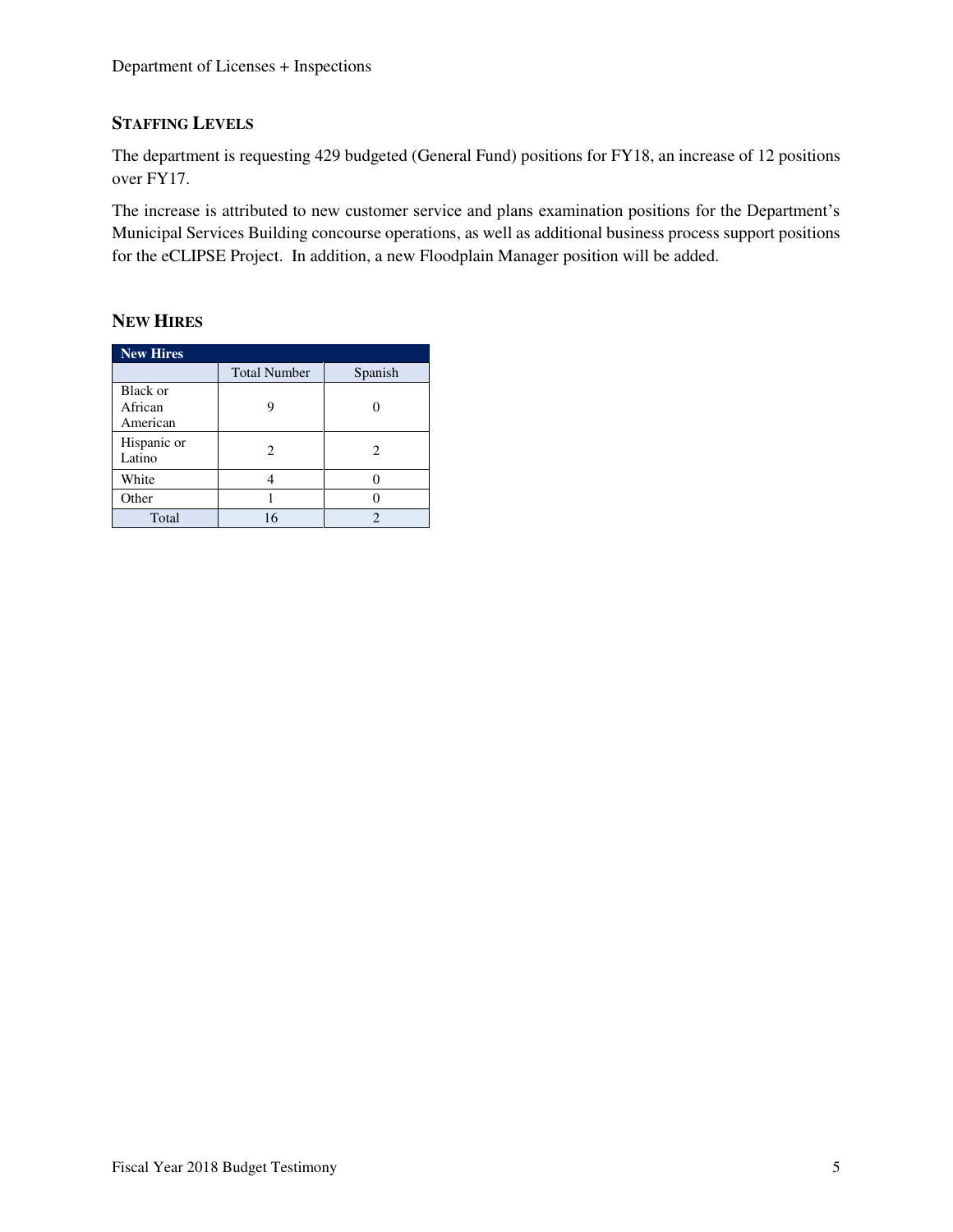### **PERFORMANCE, CHALLENGES, AND INITIATIVES**

| FY18 Performance Measures: Permits and Licensing                       |             |                 |             |             |  |  |  |  |  |
|------------------------------------------------------------------------|-------------|-----------------|-------------|-------------|--|--|--|--|--|
| Measure                                                                | <b>FY16</b> | <b>FY17 YTD</b> | <b>FY17</b> | <b>FY18</b> |  |  |  |  |  |
|                                                                        | Actual      | (Q1 & Q2)       | Estimate    | Target      |  |  |  |  |  |
| Percent of residential plan reviews performed within 15 days           | 96.8%       | 99.8%           | 99.0%       | 99.0%       |  |  |  |  |  |
| Percent of commercial plan reviews performed within 20 days            | $95.1\%$    | 97.8%           | 97.0%       | 97.0%       |  |  |  |  |  |
| Percent of customers served within 45 minutes *                        | N/A         | 86.0%           | 87.0%       | 90.0%       |  |  |  |  |  |
| Number of building, plumbing, electrical, and zoning permits<br>issued | 43,977      | 26,196          | 48,000      | 48,000      |  |  |  |  |  |

*\* New measure. Baseline data is being collected in FY17.*

| <b>FY18 Performance Measures: Code Enforcement</b>                                                                                                       |                                |            |             |             |  |  |  |  |  |
|----------------------------------------------------------------------------------------------------------------------------------------------------------|--------------------------------|------------|-------------|-------------|--|--|--|--|--|
| <b>Measure</b>                                                                                                                                           | <b>FY17 YTD</b><br><b>FY16</b> |            | <b>FY17</b> | <b>FY18</b> |  |  |  |  |  |
|                                                                                                                                                          | (Q1 & Q2)<br>Actual            |            | Estimate    | Target      |  |  |  |  |  |
| Percent of complaint inspections completed within service<br>level agreement *                                                                           |                                | <b>TBD</b> |             |             |  |  |  |  |  |
| Percent of nuisance properties inspected within 7 days *                                                                                                 | N/A                            | 80%        |             |             |  |  |  |  |  |
| Average time from referral to seal *                                                                                                                     | N/A<br><b>TBD</b>              |            |             |             |  |  |  |  |  |
| $*D$ at a fact have measured will be smalled by man final innel on antation of Ducient of LIDEE, EV10 towards will be ast anno haraling data is noninged |                                |            |             |             |  |  |  |  |  |

*\*Data for these measures will be available upon final implementation of Project eCLIPSE. FY18 targets will be set once baseline data is reviewed.* 

| <b>FY18</b> Performance Measures: Demolition                                 |             |             |             |             |  |  |  |  |  |
|------------------------------------------------------------------------------|-------------|-------------|-------------|-------------|--|--|--|--|--|
|                                                                              |             | <b>FY17</b> |             |             |  |  |  |  |  |
| <b>Measure</b>                                                               | <b>FY16</b> | <b>YTD</b>  | <b>FY17</b> | <b>FY18</b> |  |  |  |  |  |
|                                                                              |             | $(Q1 \&$    | Estimate    | Target      |  |  |  |  |  |
|                                                                              |             | Q2)         |             |             |  |  |  |  |  |
| Number of demolitions performed *                                            | 557         | 244         | 550         | 525         |  |  |  |  |  |
| Number of Program Inspections of Unsafe Properties**                         | N/A         |             |             | <b>TBD</b>  |  |  |  |  |  |
| Median timeframe from "imminently dangerous" designation to<br>demolition*** | N/A         |             |             | <b>TBD</b>  |  |  |  |  |  |

*\* L+I received an additional \$1 million for demolitions in FY17. In FY18 and beyond L+I will receive an additional \$500,000 annually.* 

*\*\* New measure. Baseline data will be collected in FY18.* 

*\*\*\* Data for this measure will be available upon final implementation of Project eCLIPSE. FY18 target will be set once baseline data is reviewed.* 

| FY18 Performance Measures: Building Inspection                                                                                                                                                                                                                                                                                                                       |  |                         |          |             |  |  |  |  |
|----------------------------------------------------------------------------------------------------------------------------------------------------------------------------------------------------------------------------------------------------------------------------------------------------------------------------------------------------------------------|--|-------------------------|----------|-------------|--|--|--|--|
| Measure                                                                                                                                                                                                                                                                                                                                                              |  | FY17 YTD<br><b>FY16</b> |          | <b>FY18</b> |  |  |  |  |
|                                                                                                                                                                                                                                                                                                                                                                      |  | (Q1 & Q2)               | Estimate | Target      |  |  |  |  |
| Average number of permits per inspector *                                                                                                                                                                                                                                                                                                                            |  | <b>TBD</b>              |          |             |  |  |  |  |
| Percent of high-risk occupancies inspected annually *                                                                                                                                                                                                                                                                                                                |  | <b>TBD</b>              |          |             |  |  |  |  |
| $*n_{i+1}, i_{i+1}, \ldots, i_{i+1}, \ldots, i+1, i, \ldots, i+1, i+1, \ldots, i+1, \ldots, i+1, \ldots, i+1, \ldots, i+1, \ldots, i+1, \ldots, i+1, \ldots, i+1, \ldots, i+1, \ldots, i+1, \ldots, i+1, \ldots, i+1, \ldots, i+1, \ldots, i+1, \ldots, i+1, \ldots, i+1, \ldots, i+1, \ldots, i+1, \ldots, i+1, \ldots, i+1, \ldots, i+1, \ldots, i+1, \ldots, i+1$ |  |                         |          |             |  |  |  |  |

*\*Data for these measures will be available upon final implementation of Project eCLIPSE. FY18 targets will be set once baseline data is reviewed.* 

| <b>FY18</b> Performance Measures: Administration     |    |           |             |             |  |  |  |  |  |
|------------------------------------------------------|----|-----------|-------------|-------------|--|--|--|--|--|
| Measure                                              |    | FY17 YTD  | <b>FY17</b> | <b>FY18</b> |  |  |  |  |  |
|                                                      |    | (01 & 02) | Estimate    | Target      |  |  |  |  |  |
| Net personnel gain/loss (+ new hires, - separations) |    | - 5       | 30          | 25          |  |  |  |  |  |
| Number of on-the-job injuries                        | 45 | 18        | 35          | 35          |  |  |  |  |  |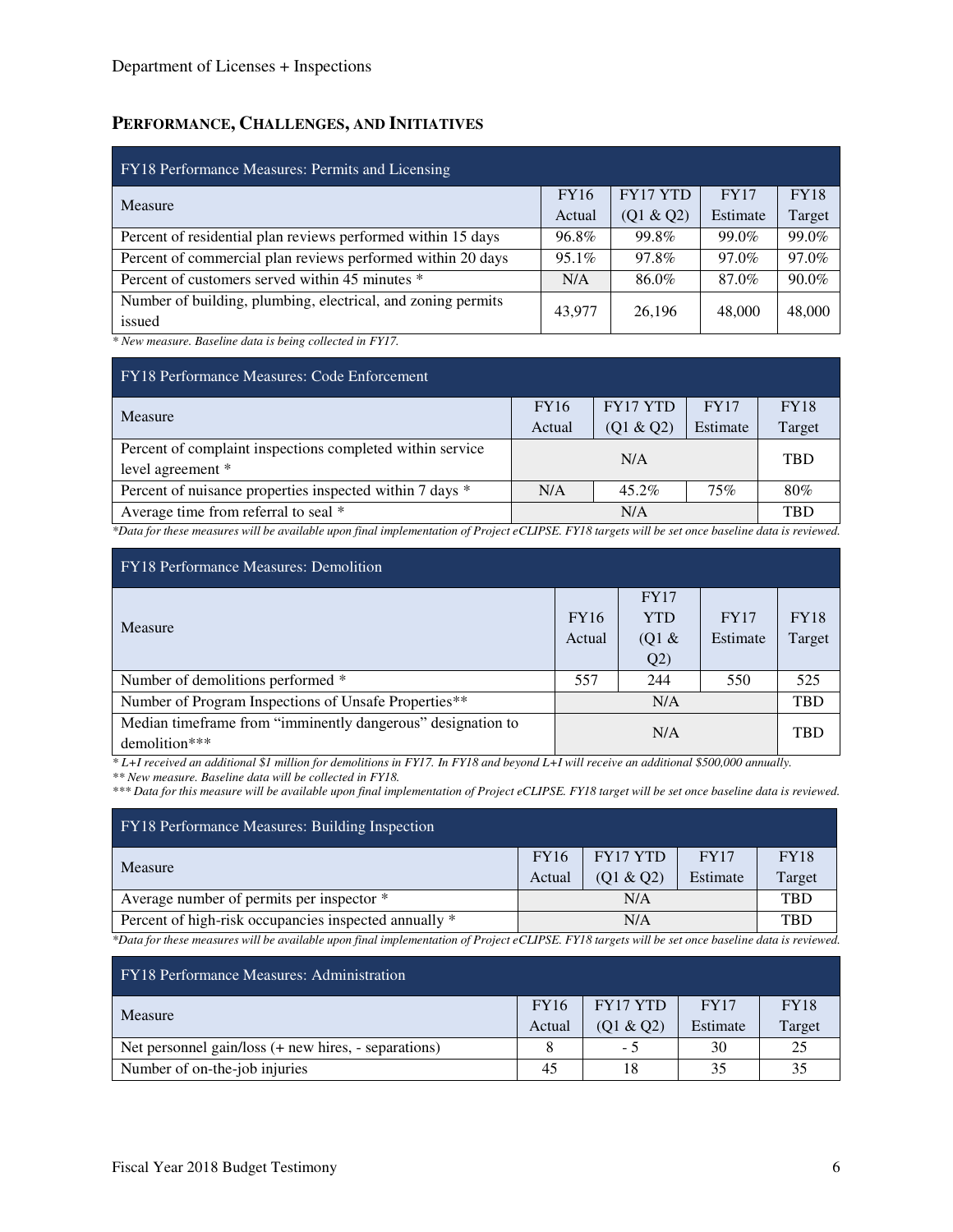# **OTHER BUDGETARY IMPACTS**

### **Federal and State (Where Applicable)**

L+I receives \$514,818 in annual Community Development Block Grant (CDBG) funding, which funds the salaries of eight (8) Building Inspectors that coordinate the demolition of imminently dangerous properties in low- to moderate-income areas of the city.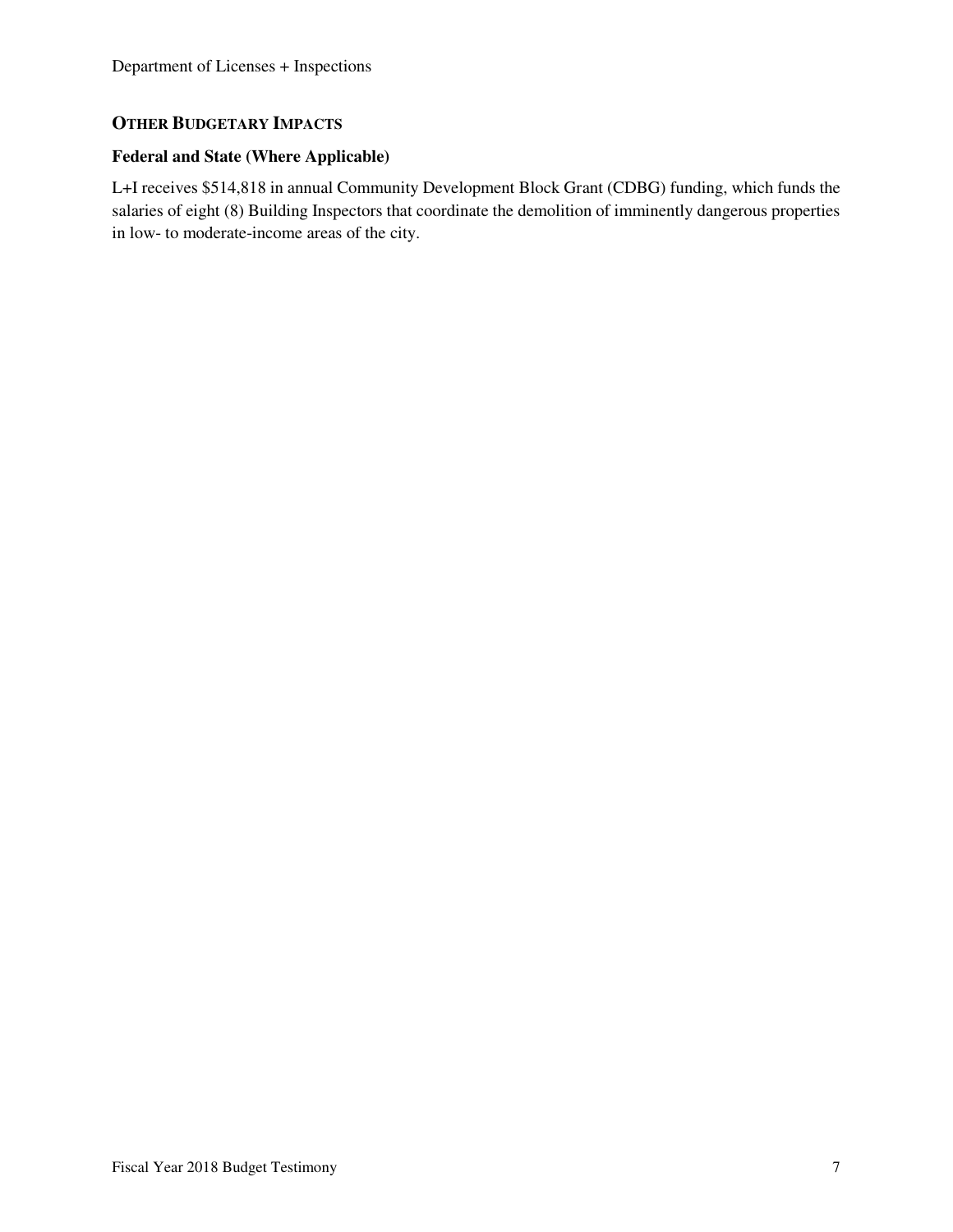# **CONTRACTING EXPERIENCE**

|                    | M/W/DSBE Participation on Large Professional Services Contracts |                                    |                          |                               |               |                                                 |                                          |                                         |                                                   |                                                                                                  |                                          |
|--------------------|-----------------------------------------------------------------|------------------------------------|--------------------------|-------------------------------|---------------|-------------------------------------------------|------------------------------------------|-----------------------------------------|---------------------------------------------------|--------------------------------------------------------------------------------------------------|------------------------------------------|
|                    | Top Five Largest Contracts, FY17                                |                                    |                          |                               |               |                                                 |                                          |                                         |                                                   |                                                                                                  |                                          |
| <b>Vendor Name</b> | Service<br>Provided                                             | Dollar<br>Amount<br>of<br>Contract | <b>RFP</b> Issue<br>Date | Contract<br><b>Start Date</b> | Ranges in RFP | $%$ of<br>M/W/DSBE<br>Participation<br>Achieved | \$ Value of<br>M/W/DSBE<br>Participation | Total %<br>Participation<br>- All DSBEs | Total \$<br>Value<br>Participation<br>- All DSBEs | Local<br><b>Business</b><br>(principal<br>place of<br>business<br>located within<br>City limits) | Waiver for<br>Living Wage<br>Compliance? |
|                    |                                                                 |                                    |                          |                               | MBE: 25-30%   | 100%                                            | \$60,000                                 |                                         |                                                   |                                                                                                  |                                          |
| Batta              | Asbestos                                                        |                                    |                          |                               | WBE: 25-30%   | $0\%$                                           | \$0                                      |                                         |                                                   |                                                                                                  |                                          |
| Environmental      | Survey                                                          |                                    |                          |                               | DSBE: best    |                                                 |                                          |                                         |                                                   |                                                                                                  |                                          |
| Assoc. Inc.        | Services                                                        | \$60,000                           | 3/13/2015                | 7/1/2015                      | efforts       | $0\%$                                           | \$0                                      | 100%                                    | \$60,000                                          | no                                                                                               | no                                       |
|                    |                                                                 |                                    |                          |                               | MBE: 25-30%   | 100%                                            | \$60,000                                 |                                         |                                                   |                                                                                                  |                                          |
| Bell               | Asbestos                                                        |                                    |                          |                               | WBE: 25-30%   | $0\%$                                           | \$0                                      |                                         |                                                   |                                                                                                  |                                          |
| Environmental      | Survey                                                          |                                    |                          |                               | DSBE: best    |                                                 |                                          |                                         |                                                   |                                                                                                  |                                          |
| <b>LLC</b>         | Services                                                        | \$60,000                           | 3/13/2015                | 7/1/2015                      | efforts       | $0\%$                                           | \$0                                      | 100%                                    | \$60,000                                          | no                                                                                               | no                                       |
|                    |                                                                 |                                    |                          |                               | MBE: 25-30%   | $0\%$                                           | $\overline{50}$                          |                                         |                                                   |                                                                                                  |                                          |
|                    | Asbestos                                                        |                                    |                          |                               | WBE: 25-30%   | $0\%$                                           | $\overline{50}$                          |                                         |                                                   |                                                                                                  |                                          |
|                    | Survey                                                          |                                    |                          |                               | DSBE: best    |                                                 |                                          |                                         |                                                   |                                                                                                  |                                          |
| Synertech Inc      | Services                                                        | \$60,000                           | 3/13/2015                | 7/1/2015                      | efforts       | $0\%$                                           | \$0                                      | $0\%$                                   | \$0                                               | yes                                                                                              | no                                       |
|                    |                                                                 |                                    |                          |                               | MBE: 25-30%   | 25%                                             | \$15,000                                 |                                         |                                                   |                                                                                                  |                                          |
|                    | Asbestos                                                        |                                    |                          |                               | WBE: 25-30%   | $0\%$                                           | \$0                                      |                                         |                                                   |                                                                                                  |                                          |
| <b>USA</b>         | Survey                                                          |                                    |                          |                               | DSBE: best    |                                                 |                                          |                                         |                                                   |                                                                                                  |                                          |
| Environmental      | Services                                                        | \$60,000                           | 3/13/2015                | 7/1/2015                      | efforts       | $0\%$                                           | \$0                                      | 25%                                     | \$15,000                                          | yes                                                                                              | no                                       |
|                    |                                                                 |                                    |                          |                               | MBE: 25-30%   | 100%                                            | \$60,000                                 |                                         |                                                   |                                                                                                  |                                          |
|                    | Asbestos                                                        |                                    |                          |                               | WBE: 25-30%   | $0\%$                                           | \$0                                      |                                         |                                                   |                                                                                                  |                                          |
| Westchester        | Survey                                                          |                                    |                          |                               | DSBE: best    |                                                 |                                          |                                         |                                                   |                                                                                                  |                                          |
| Environmental      | Services                                                        | \$60,000                           | 3/13/2015                | 7/1/2015                      | efforts       | $0\%$                                           | \$0                                      | 100%                                    | \$60,000                                          | no                                                                                               | no                                       |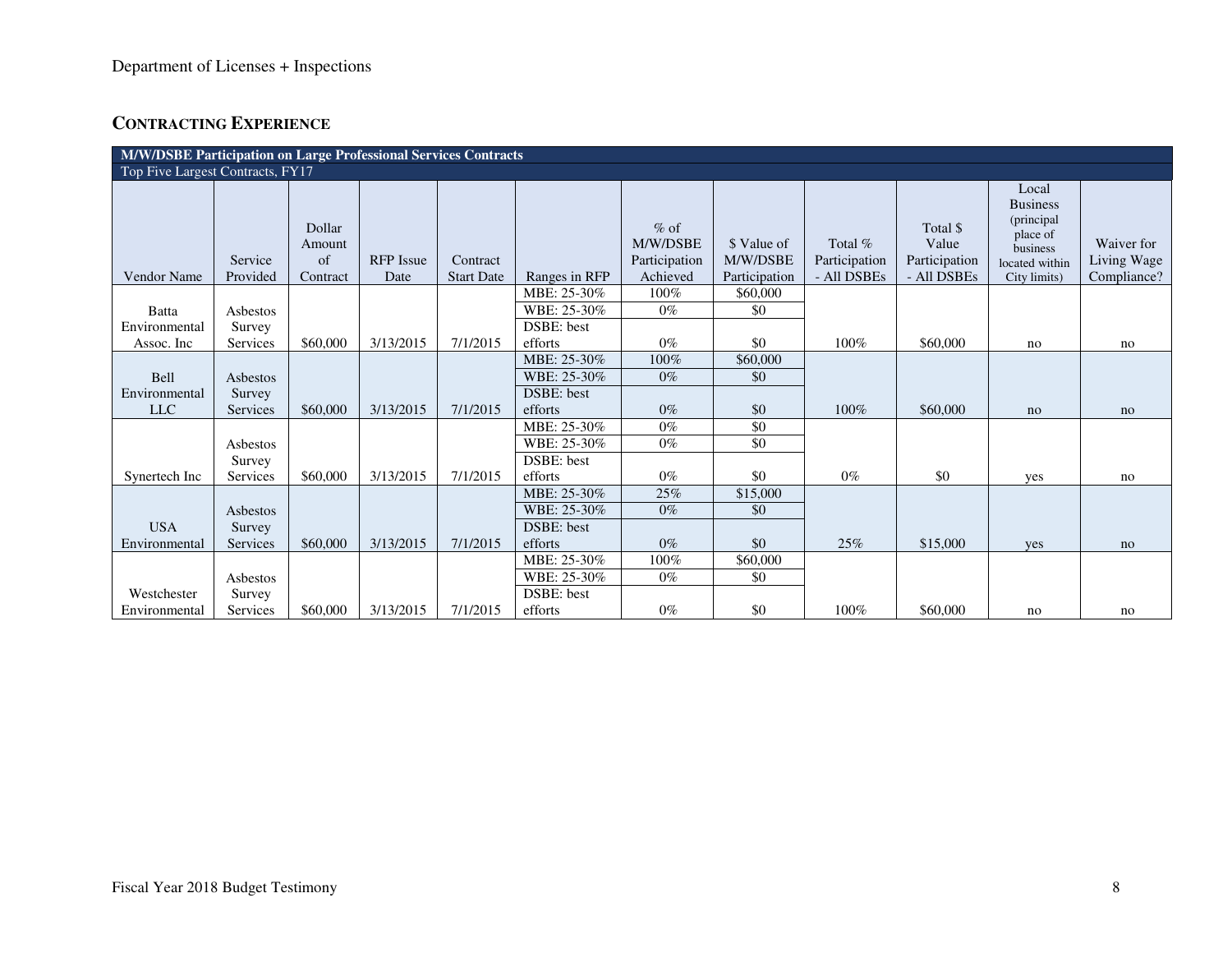# **EMPLOYEE DATA**

| <b>Staff Demographics (as of December 2016)</b> |                        |                  |                             |                  |                  |  |  |  |  |  |  |  |
|-------------------------------------------------|------------------------|------------------|-----------------------------|------------------|------------------|--|--|--|--|--|--|--|
|                                                 | <b>Full-Time Staff</b> |                  | <b>Executive Staff</b>      |                  |                  |  |  |  |  |  |  |  |
|                                                 | Male                   |                  |                             | Male             | Female           |  |  |  |  |  |  |  |
|                                                 | African-American       | African-American |                             | African-American | African-American |  |  |  |  |  |  |  |
| Total                                           | 90                     | 85               | Total                       |                  | 2                |  |  |  |  |  |  |  |
| % of Total                                      | 27%                    | 26%              | % of Total                  | 8%               | 15%              |  |  |  |  |  |  |  |
| Average Salary                                  | \$41,601               | \$39,555         | \$70,000<br>Average Salary  |                  | \$73,500         |  |  |  |  |  |  |  |
| Median Salary                                   | \$39,137               | \$35,534         | Median Salary               | \$70,000         | \$73,500         |  |  |  |  |  |  |  |
|                                                 | White                  | White            |                             | White            | White            |  |  |  |  |  |  |  |
| Total                                           | 102                    | 23               | Total                       | 5                | $\overline{4}$   |  |  |  |  |  |  |  |
| % of Total                                      | 32%                    | 7%               | % of Total<br>38%           |                  | 31%              |  |  |  |  |  |  |  |
| Average Salary                                  | \$56,426               | \$61,775         | Average Salary<br>\$118,937 |                  | \$103,950        |  |  |  |  |  |  |  |
| Median Salary                                   | \$50,238               | \$64,176         | \$120,000<br>Median Salary  |                  | \$104,500        |  |  |  |  |  |  |  |
|                                                 | Hispanic               | Hispanic         |                             | Hispanic         | Hispanic         |  |  |  |  |  |  |  |
| Total                                           | 9                      | 11               | Total                       | 1                | $\mathbf{0}$     |  |  |  |  |  |  |  |
| % of Total                                      | 3%                     | 3%               | % of Total                  | $8\%$            | $0\%$            |  |  |  |  |  |  |  |
| Average Salary                                  | \$46,699               | \$42,623         | Average Salary<br>\$80,000  |                  | \$0              |  |  |  |  |  |  |  |
| Median Salary                                   | \$40,882               | \$39,525         | <b>Median Salary</b>        | \$80,000         | \$0              |  |  |  |  |  |  |  |
|                                                 | Asian                  | Asian            |                             | Asian            |                  |  |  |  |  |  |  |  |
| Total                                           | 6                      | $\overline{2}$   | Total                       | $\boldsymbol{0}$ | $\boldsymbol{0}$ |  |  |  |  |  |  |  |
| % of Total                                      | $2\%$                  | $1\%$            | % of Total                  | $0\%$            | $0\%$            |  |  |  |  |  |  |  |
| Average Salary                                  | \$57,876               | \$71,158         | Average Salary              | \$0              | \$0              |  |  |  |  |  |  |  |
| Median Salary                                   | \$64,801               | \$71,158         | Median Salary               | \$0              | \$0              |  |  |  |  |  |  |  |
|                                                 | Other                  | Other            | Other<br>Other              |                  |                  |  |  |  |  |  |  |  |
| Total                                           | 4                      | $\mathbf{1}$     | Total                       | $\mathbf{0}$     | $\boldsymbol{0}$ |  |  |  |  |  |  |  |
| % of Total                                      | $1\%$                  | $0\%$            | % of Total                  | $0\%$            | $0\%$            |  |  |  |  |  |  |  |
| Average Salary                                  | \$59,668               | \$46,129         | Average Salary              | \$0              | \$0              |  |  |  |  |  |  |  |
| Median Salary                                   | \$58,449               | \$46,129         | Median Salary               | \$0              | \$0              |  |  |  |  |  |  |  |
|                                                 | Bilingual              | Bilingual        |                             | Bilingual        | Bilingual        |  |  |  |  |  |  |  |
| Total                                           | 9                      | 8                | Total                       | 1                | $\mathbf{0}$     |  |  |  |  |  |  |  |
| % of Total                                      | 3%                     | 2%               | % of Total                  | 8%               | $0\%$            |  |  |  |  |  |  |  |
| Average Salary                                  | \$54,365               | \$48,808         | Average Salary              | \$80,000         | \$0              |  |  |  |  |  |  |  |
| Median Salary                                   | \$53,115               | \$50,860         | \$80,000<br>Median Salary   |                  | \$0              |  |  |  |  |  |  |  |
|                                                 | Male                   | Female           | Male<br>Female              |                  |                  |  |  |  |  |  |  |  |
| Total                                           | 213                    | 120              | Total                       | 7                | 6                |  |  |  |  |  |  |  |
| % of Total                                      | 64%                    | 36%              | % of Total                  | 54%              | 46%              |  |  |  |  |  |  |  |
| Average Salary                                  | \$49,951               | \$44,593         | Average Salary              | \$106,383        | \$93,800         |  |  |  |  |  |  |  |
| Median Salary                                   | \$45,729               | \$38,472         | Median Salary               | \$110,000        | \$96,500         |  |  |  |  |  |  |  |